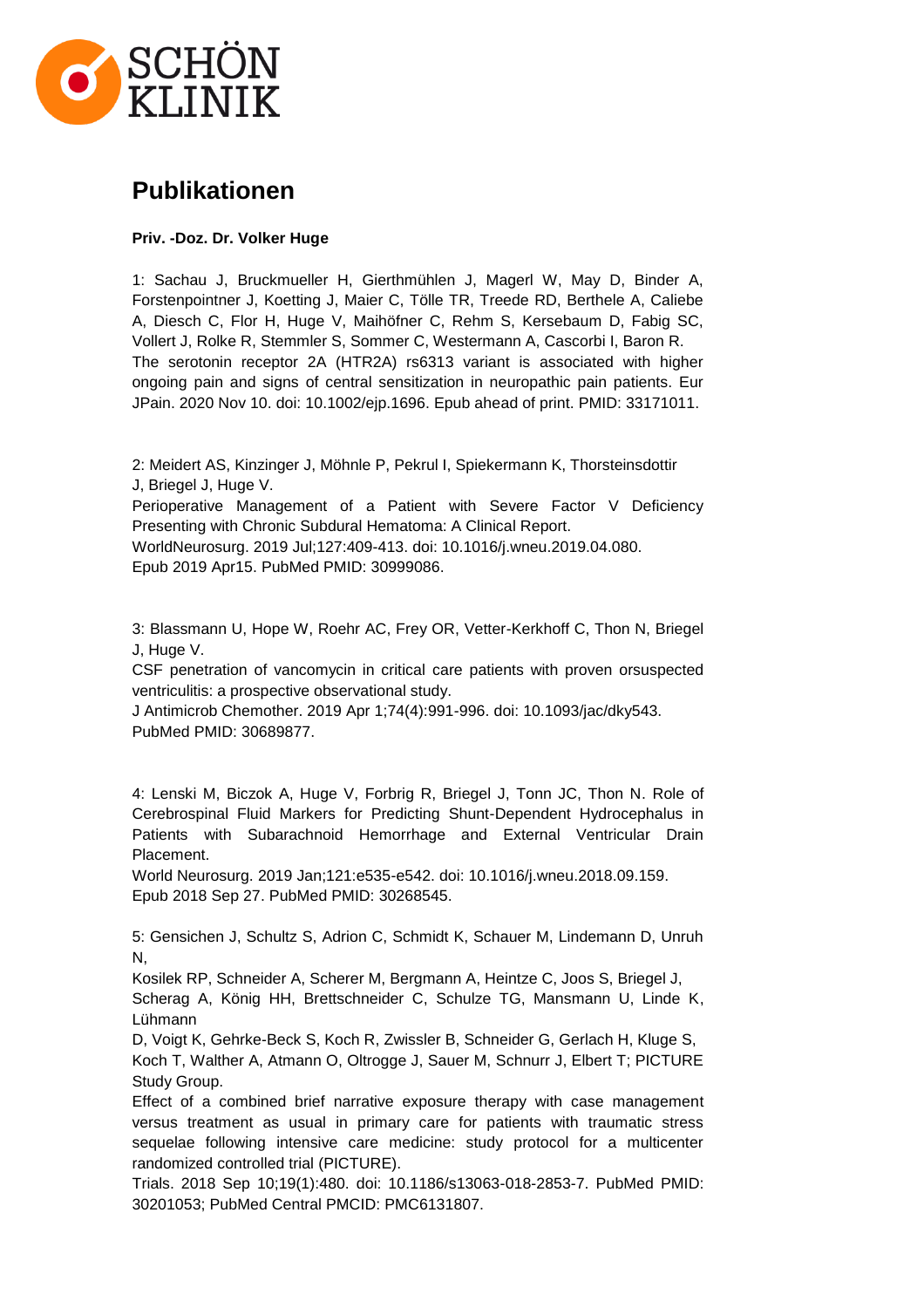

6: Briegel J, Huge V, Möhnle P. Hydrocortisone in septic shock: all the questions answered? J Thorac Dis. 2018 Jun;10(Suppl 17):S1962-S1965. doi: 10.21037/jtd.2018.04.120.

PubMed PMID: 30023091; PubMed Central PMCID: PMC6036032.

7: Kunz M, Siller S, Nell C, Schniepp R, Dorn F, Huge V, Tonn JC, Pfister HW, Schichor C. Low-Dose versus Therapeutic Range Intravenous Unfractionated Heparin Prophylaxis in the Treatment of Patients with Severe Aneurysmal Subarachnoid Hemorrhage After Aneurysm Occlusion.

World Neurosurg. 2018 Sep;117:e705-e711.

doi: 10.1016/j.wneu.2018.06.118. Epub 2018 Jun 27. PubMed PMID: 29959066.

8 Hulde N, Köppen M, Gratzke M, Kisch-Wedel H, Brenner P, Huge V.

[Hemorrhage of the innominate artery during percutaneous dilatation tracheotomy]. Anaesthesist. 2018 Jun;67(6):448-451. doi: 10.1007/s00101-018-0439-0. Epub 2018 Apr 18. German.

PubMed PMID: 29671002.

9: Lenski M, Huge V, Schmutzer M, Ueberschaer M, Briegel J, Tonn JC, Schichor C, Thon N. Inflammatory Markers in Serum and Cerebrospinal Fluid for Early **Detection** 

of External Ventricular Drain-associated Ventriculitis in Patients With Subarachnoid Hemorrhage.

J Neurosurg Anesthesiol. 2019 Apr;31(2):227-233. doi: 10.1097/ANA.0000000000000496. PubMed PMID: 29494414.

10: Marx G; SepNet Critical Care Trials Group. Correction to: Incidence of severe sepsis and septic shock in German intensive care units: the prospective, multicentre INSEP study.

Intensive Care Med. 2018 Jan;44(1):153-156. doi:

10.1007/s00134-017-4980-0. PubMed PMID: 29196793.

11: Rollnik JD, Adolphsen J, Bauer J, Bertram M, Brocke J, Dohmen C, Donauer E, Hartwich M, Heidler MD, Huge V, Klarmann S, Lorenzl S, Lück M, Mertl-Rötzer M, Mokrusch T, Nowak DA, Platz T, Riechmann L, Schlachetzki F, von Helden A, Wallesch CW, Zergiebel D, Pohl M.

[Prolonged weaning during early neurologicaland neurosurgical rehabilitation : S2k guideline published by the Weaning Committee of the German Neurorehabilitation Society (DGNR)]. Nervenarzt. 2017

Jun;88(6):652-674. doi: 10.1007/s00115-017-0332-0. Review. German. PubMed PMID:

28484823.

12: Lenski M, Huge V, Briegel J, Tonn JC, Schichor C, Thon N. Interleukin 6 in the Cerebrospinal Fluid as a Biomarker for Onset of Vasospasm and Ventriculitis After Severe Subarachnoid Hemorrhage.

World Neurosurg. 2017 Mar;99:132-139. doi: 10.1016/j.wneu.2016.11.131. Epub 2016 Dec 5. PubMed PMID: 27931942.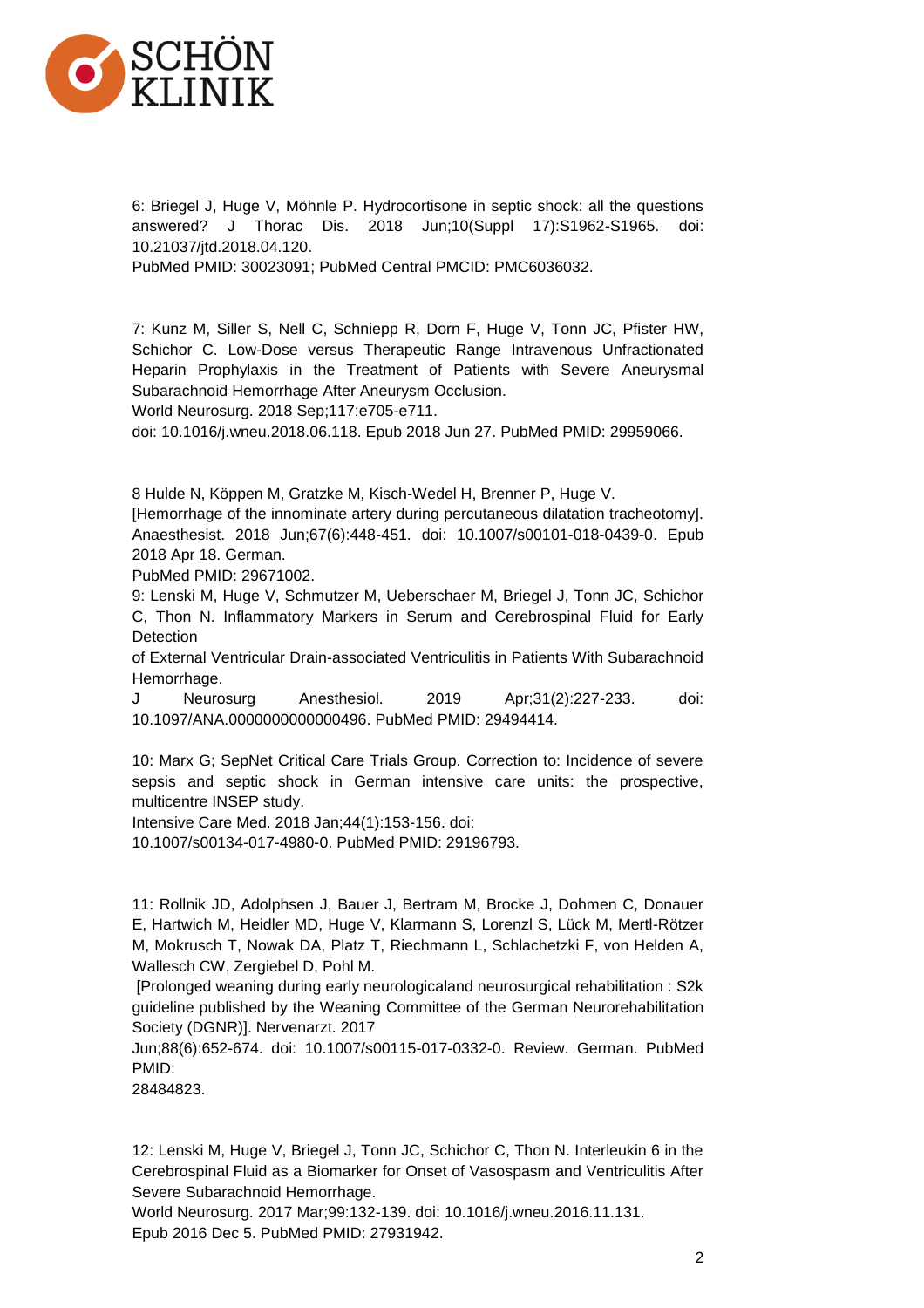

13: Blassmann U, Roehr AC, Frey OR, Vetter-Kerkhoff C, Thon N, Hope W, Briegel J,

Huge V.

Cerebrospinal fluid penetration of meropenem in neurocritical care patients with proven or suspected ventriculitis: a prospective observational study. Crit Care. 2016 Oct 24;20(1):343. PubMed PMID: 27776537; PubMed Central PMCID: PMC5078935.

14: Huge V. [Critical care management of intracerebral hemorrhage]. Med Klin Intensivmed Notfmed. 2018 Apr;113(3):164-173. doi: 10.1007/s00063- 016-0154-z. Epub 2016 May 24. Review. German. PubMed PMID: 27221095.

15: Blassmann U, Roehr AC, Frey OR, Koeberer A, Briegel J, Huge V, Vetter-Kerkhoff C. Decreased Linezolid Serum Concentrations in Three Critically Ill Patients: Clinical Case Studies of a Potential Drug Interaction between Linezolid and Rifampicin.

Pharmacology. 2016; 98(1-2):51-5. doi: 10.1159/000445194. Epub 2016 Apr 6. PubMed PMID: 27046487.

16: van der Heide V, Woehrle T, Ripperger M, Huge V.

[Acute non-allergic angioedema. Rare cause for intensive care unit admission]. Anaesthesist. 2015 Aug;64(8):569-73. doi: 10.1007/s00101-015-0055-1. Epub 2015 Jul 21. German.

PubMed PMID: 26194651.

17: Pellkofer HL, Havla J, Hauer D, Schelling G, Azad SC, Kuempfel T, Magerl W, Huge V. The major brain endocannabinoid 2-AG controls neuropathic pain and mechanical hyperalgesia in patients with neuromyelitis optica.

PLoS One. 2013 Aug 9;8(8):e71500. doi: 10.1371/journal.pone.0071500. eCollection 2013. PubMed PMID: 23951176; PubMed Central PMCID: PMC3739748.

18: Möhnle P, Huge V, Polasek J, Weig I, Atzinger R, Kreimeier U, Briegel J. Survival after cardiac arrest and changing task profile of the cardiac arrest team in a tertiary care center. ScientificWorldJournal. 2012;2012:294512. doi: 10.1100/2012/294512. Epub 2012

Apr 30. PubMed PMID: 22654585; PubMed Central PMCID: PMC3361298.

19: D'Anastasi M, Japp AS, Huge V, Schwarz F, Reiser MF, Johnson TR. [Unusual intensive care course in a patient with head injuries]. Radiologe. 2012 Feb;52(2):163-6. doi: 10.1007/s00117-011-2288-6. German. PubMed PMID: 22271325.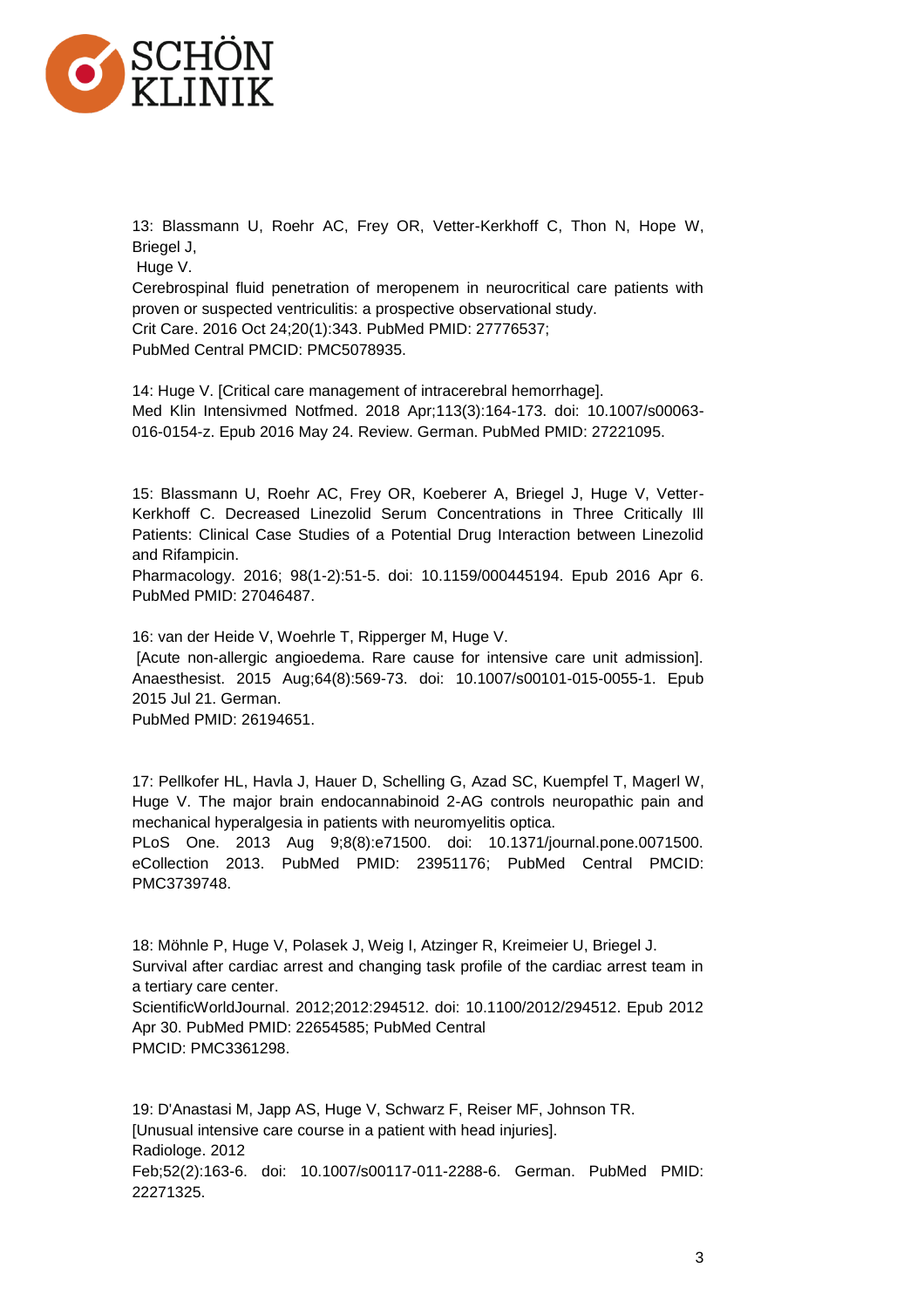

20: Gierthmühlen J, Maier C, Baron R, Tölle T, Treede RD, Birbaumer N, Huge V, Koroschetz J, Krumova EK, Lauchart M, Maihöfner C, Richter H, Westermann A; German Research Network on Neuropathic Pain (DFNS) study group. Sensory signs in complex regional pain syndrome and peripheral nerve injury. Pain. 2012 Apr;153(4):765-74. doi: 10.1016/j.pain.2011.11.009. Epub 2011 Dec 10. PubMed PMID: 22154921.

21: Huge V, Lauchart M, Magerl W, Beyer A, Moehnle P, Kaufhold W, Schelling G, Azad SC. Complex interaction of sensory and motor signs and symptoms in chronic CRPS.

PLoS One. 2011 Apr 29;6(4):e18775. doi: 10.1371/journal.pone.0018775. PubMed PMID: 21559525; PubMed Central PMCID: PMC3084711.

22: Binder A, May D, Baron R, Maier C, Tölle TR, Treede RD, Berthele A, Faltraco F, Flor H, Gierthmühlen J, Haenisch S, Huge V, Magerl W, Maihöfner C, Richter H, Rolke R, Scherens A, Uçeyler N, Ufer M, Wasner G, Zhu J, Cascorbi I.

Transient receptor potential channel polymorphisms are associated with the somatosensory

function in neuropathic pain patients.

PLoS One. 2011 Mar 29;6(3):e17387. doi: 10.1371/journal.pone.0017387. PubMed PMID: 21468319; PubMed Central PMCID: PMC3066165.

23: Huge V, Baschnegger H, Moehnle P, Peraud A, Briegel J. [Amitriptyline-induced cardiac arrest : treatment with fat emulsion]. Anaesthesist. 2011 Jun;60(6):541-5. doi: 10.1007/s00101-011-1848-5. Epub 2011 Mar 24. German. PubMed PMID: 21437755.

24: Geber C, Klein T, Azad S, Birklein F, Gierthmühlen J, Huge V, Lauchart M, Nitzsche D, Stengel M, Valet M, Baron R, Maier C, Tölle T, Treede RD.

Test-retest and interobserver reliability of quantitative sensory testing according to the protocol of the German Research Network on Neuropathic Pain (DFNS): a multi-centre study.

Pain. 2011 Mar;152(3):548-56. doi: 10.1016/j.pain.2010.11.013. Epub 2011 Jan 14. PubMed PMID: 21237569.

25: Huge V, Müller E, Beyer A, Kraft E, Azad SC. [Patients with chronic pain syndromes. Impact of an individual outpatient therapy program on pain and health-related quality of life]. Schmerz. 2010 Sep;24(5):459-67. doi: 10.1007/s00482-010-0968-1. German. PubMed PMID: 20821234.

26: Maier C, Baron R, Tölle TR, Binder A, Birbaumer N, Birklein F, Gierthmühlen J, Flor H, Geber C, Huge V, Krumova EK, Landwehrmeyer GB, Magerl W, Maihöfner C,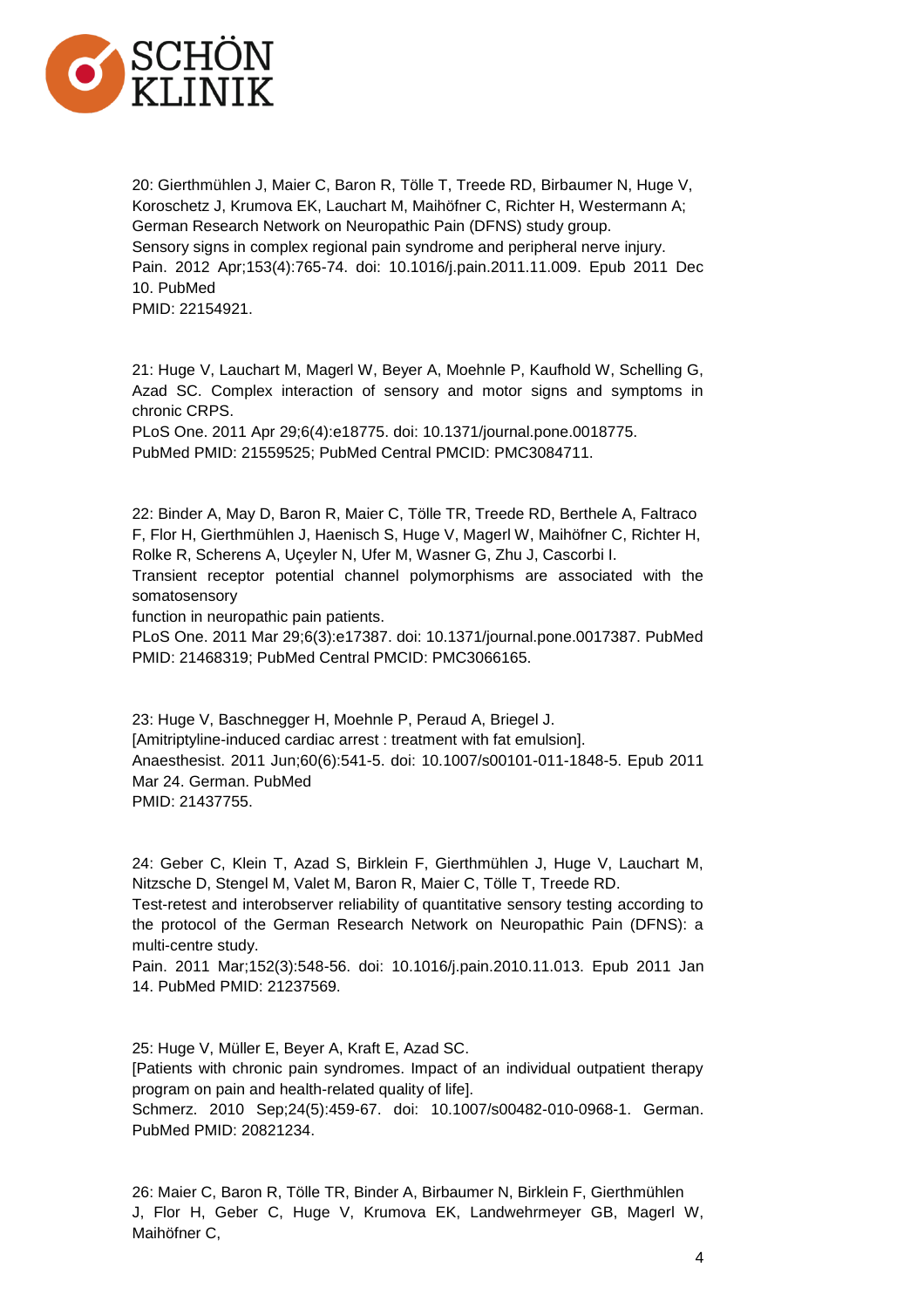

Richter H, Rolke R, Scherens A, Schwarz A, Sommer C, Tronnier V, Uçeyler N, Valet

M, Wasner G, Treede RD.

Quantitative sensory testing in the German Research Network on Neuropathic Pain (DFNS): somatosensory abnormalities in 1236 patients with different neuropathic pain syndromes. Pain. 2010 Sep;150(3):439-50. doi: 10.1016/j.pain.2010.05.002. PubMed PMID: 20627413.

27: Huge V, Lauchart M, Magerl W, Schelling G, Beyer A, Thieme D, Azad SC. Effects of low-dose intranasal (S)-ketamine in patients with neuropathic pain. Eur J Pain. 2010 Apr;14(4):387-94. doi: 10.1016/j.ejpain.2009.08.002. Epub 2009 Sep 3. PubMed PMID: 19733106.

28: Kaufmann I, Hauer D, Huge V, Vogeser M, Campolongo P, Chouker A, Thiel M,

Schelling G.

Enhanced anandamide plasma levels in patients with complex regional pain syndrome following traumatic injury: a preliminary report.

Eur Surg Res.2009;43(4):325-9. doi: 10.1159/000235870. Epub 2009 Sep 2. PubMed PMID: 19729930.

29: Huge V, Lauchart M, Förderreuther S, Kaufhold W, Valet M, Azad SC, Beyer A, Magerl W.

Interaction of hyperalgesia and sensory loss in complex regional pain syndrome type I (CRPS I).

PLoS One. 2008 Jul 23;3(7):e2742. doi:

10.1371/journal.pone.0002742. PubMed PMID: 18648647; PubMed Central PMCID:

PMC2453233.

30: Huge V, Rammes G, Beyer A, Zieglgänsberger W, Azad SC. Activation of kappa opioid receptors decreases synaptic transmission and inhibits long-term potentiation in the basolateral amygdala of the mouse. Eur J Pain. 2009 Feb;13(2):124-9. doi: 10.1016/j.ejpain.2008.03.010. Epub 2008 Apr 24. PubMed PMID: 18439862.

31: Kaufmann I, Eisner C, Richter P, Huge V, Beyer A, Chouker A, Schelling G, Thiel M.

Lymphocyte subsets and the role of TH1/TH2 balance in stressed chronic pain patients.

Neuroimmunomodulation. 2007;14(5):272-80. doi: 10.1159/000115041. Epub 2008 Feb 1. PubMed PMID: 18239379.

32: Kaufmann I, Eisner C, Richter P, Huge V, Beyer A, Chouker A, Schelling G, Thiel M. Psychoneuroendocrine stress response may impair neutrophil function in complex regional pain syndrome.